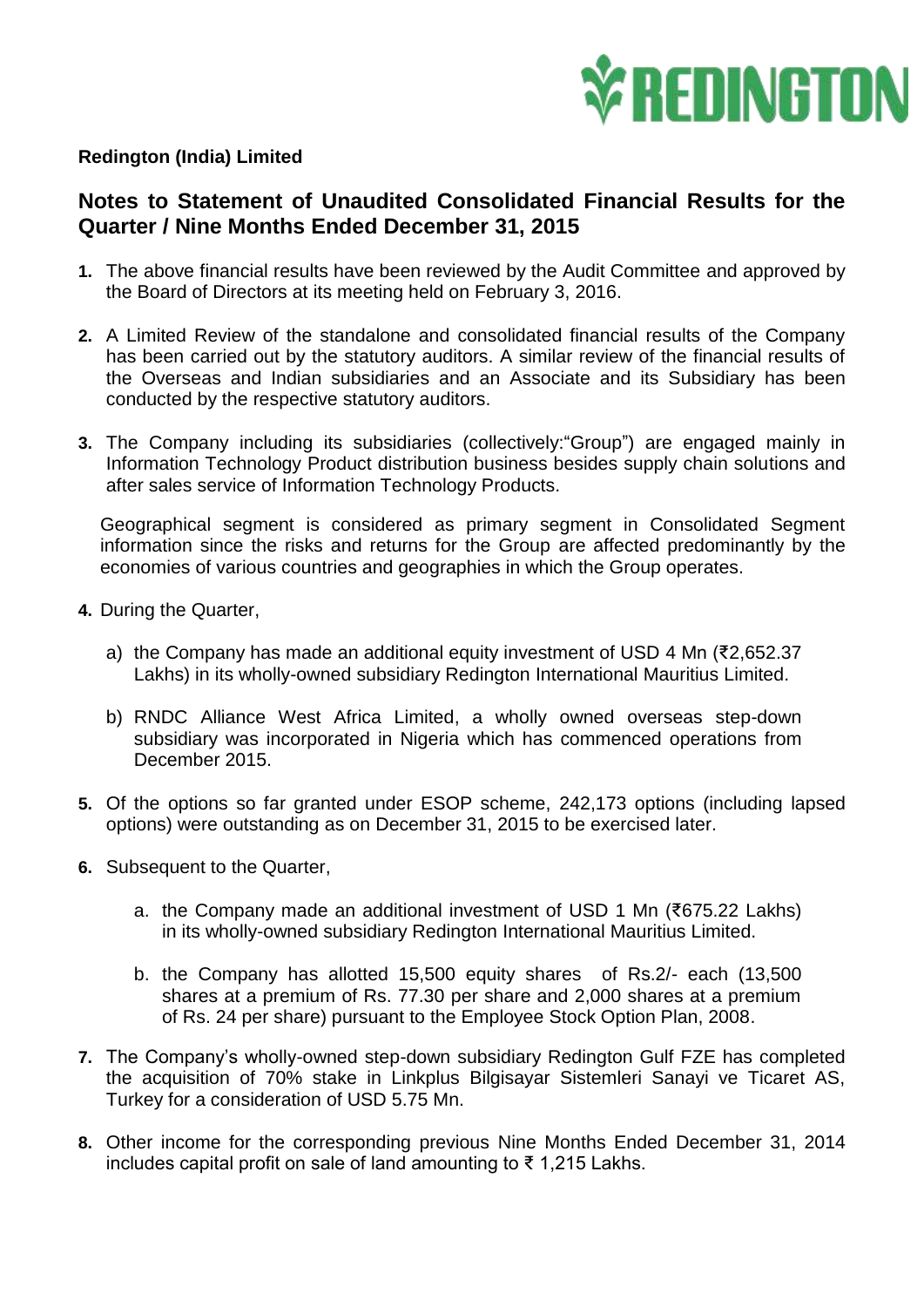

- **9.** The Income tax demand arising mainly on account of tax on capital gains from the transfer of Company's investment in an overseas subsidiary to another overseas step-down subsidiary raised for the accounting year ended on March 31, 2009 amounting to ₹ 129 Crores (besides interest of ₹ 78 Crores) had been nullified by the Income Tax Appellate Tribunal vide its order dated July 7, 2014.
- **10.** During the previous quarter, the Company had received an adjudication order from Common Adjudicating Authority, Mumbai disallowing the CVD notification benefit claimed under Notification Number 6/2006-CE on import of External Hard Disk Drives during the period from March 2011 to November 2012, resulting in a total demand of ₹ 2,160 Lakhs.

The Company has preferred an appeal with Customs Excise & Service Tax Appellate Tribunal (CESTAT), Mumbai against the order which is pending adjudication. Based on Counsel's view that the demand is not sustainable in law, no provision is presently considered necessary.

- **11.** Consequent to the amendment to the Payment of Bonus Act 1956, with retrospective effect from April 1, 2014, a provision of ₹ 292.98 Lakhs has been made in the current quarter in the Consolidated Financial Results relating to the year 2014-15 and included under Employee Benefit Expense.
- **12.** The quantum of CSR expenditure relating to the financial year ending March 31, 2016 is ₹ 524.19 Lakhs. Pending clarifications, no provision has been made at present.
- **13.** The Board of Directors at its meeting held on August 3, 2015 approved the proposed merger of its wholly-owned subsidiary Nook Micro Distribution Limited with the Company with effect from April 1, 2015, under a scheme of merger, subject to the sanction by the Hon'ble Madras High Court in respect of which an application has been made. Both National Stock Exchange of India Limited (NSE) and BSE Limited (BSE) have communicated no objection in this regard.

Pending sanction of the Scheme by the Madras High Court, the financials of the said subsidiary for the Nine months ended December 31, 2015 have not been included in the Standalone Financial Results.

**14.** The figures of the previous periods have been regrouped wherever necessary to conform to classification of the current Quarter.